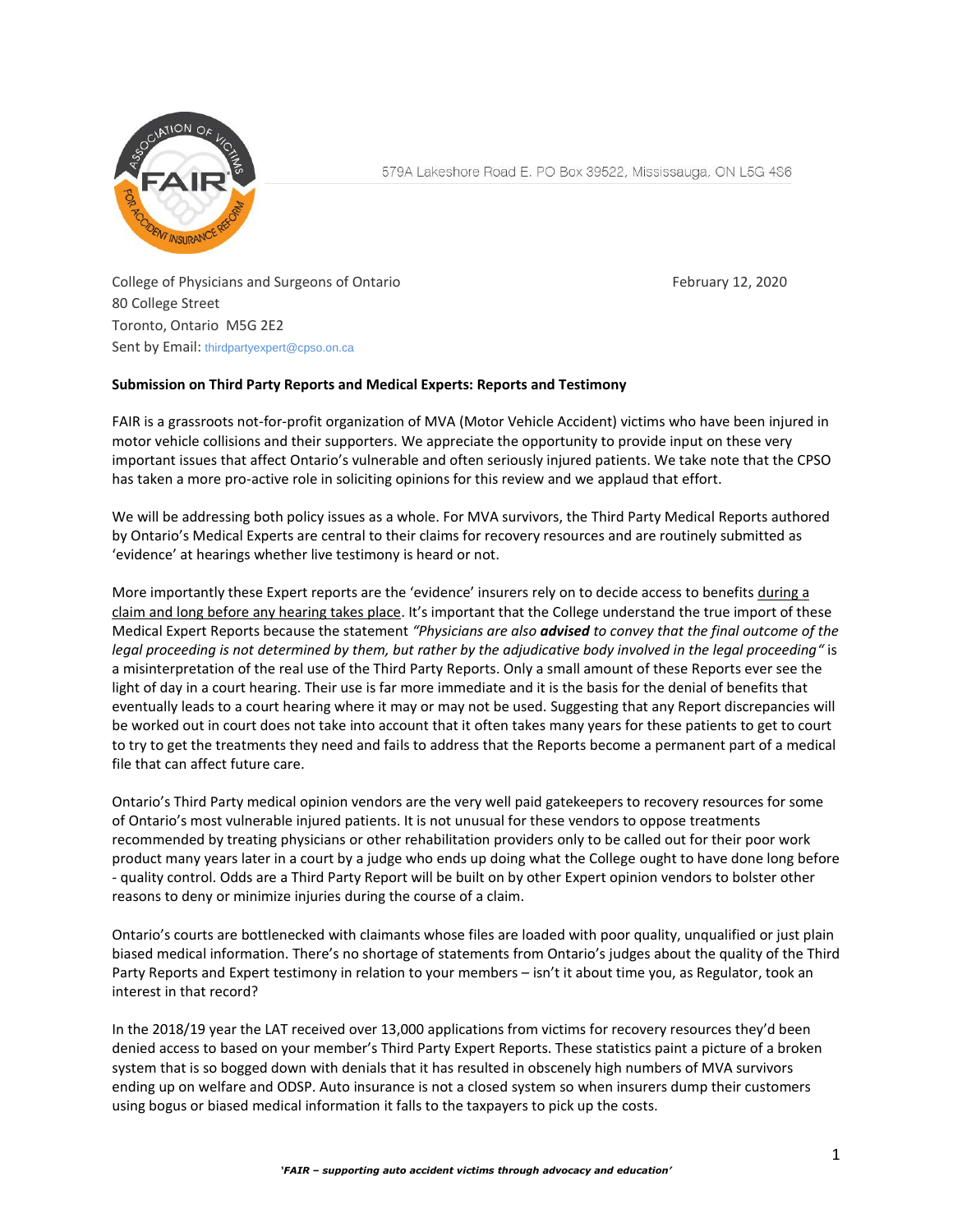When the Regulator splits hairs with *"When 'advised' is used, it indicates that physicians can use reasonable discretion when applying this expectation to practice"* it's an indicator that the College is prepared to trust these vendors of Expert medical opinions to do the right thing. Otherwise the word 'must' would be used to articulate the College's expectations wouldn't it? CPSO is the quality control – it begins and ends with your organization so why abdicate that as Regulator when we live in times where every healthcare dollar counts and Ontario's injured patients are being denied the care they need?

It's very difficult for the public to understand how the Regulator has taken so few steps to protect some of the most vulnerable patients in the province. Some of these patients are severely brain injured so the lack of regulatory oversight plays out in a very negative way for those individuals. Perhaps it is as difficult for the College to understand the deliberate harm done to patients by this particular sub-group of practitioners as it is for the accident victims and the public who watch these abuses play out in a very destructive way in their lives.

The College openly acknowledges that there are no Third Party Report templates and seems to be relying on outside organizations with plenty of self-interest to do right by Ontario's patients. This is a failure to protect patients from harm and to identify the 'hired guns' whose poor quality reports already litter the Ontario justice system. These are the same members who act with impunity when boundaries are described as 'advisories' which is the same as saying do what you think is best. Not best for the patient, just whatever you, the IME provider, thinks is ok. One would think that given the scathing reviews of some of the Third Party vendors in Ontario court decisions that the Regulator would have already taken action to better define the parameters. Perhaps it is because these vendors are sheltered from accountability and complaints by the taxpayer subsidized Canadian Medical Protective Association (CMPA) that they feel untouchable but it should not be the role of the College of Physicians and Surgeons to protect member interests by sacrificing patient safety and recovery.

Third Party Reports or IMEs are commissioned as a basis for deciding access to recovery/rehabilitation resources and the Third Party medical opinion is the lynch-pin of any access to resources promised by the insurer. So the reports are incredibly important to Ontario's accident victims. And with no clear message from the Regulator about what those reports should look like it has accomplished exactly what insurers' desire. A system in chaos with our courts awash with shoddy and useless medical opinion evidence and bogged down with tens of thousands of Ontario patients waiting for a hearing so they can get the help they need for recovery.

Surely this mis-understanding about the importance of the Third Party Reports is not the intent. Surely the lack of oversight doesn't mean that the College of Physicians and Surgeons is knowingly participating in harming some of the most vulnerable patients in the province so some members can profit. Surely the self-interest of a small subset of doctors shouldn't be able to erode public confidence in the Regulator in this fashion or more importantly the reputations of ALL of Ontario's good and decent doctors who do their very best to assist their patients towards wellness.

There are many steps to take to create some protection for these Ontario patients. It can start with providing 'duty of care'. While there is no treating relationship, there should always be a duty not to harm. It's a basic understanding that the public has toward the medical profession and it is they who have to deal with the negative impact of any institutional failure to protect them from your members at a time when their focus should be on recovery.

A common complaint from our membership is about having someone with them during an examination. Denying patients this basic right just because they are in litigation is undermining public confidence in the self-regulation of all of Ontario's doctors. This is especially true of those who are cognitively impaired and young children who ought not to be left alone with an Expert who has no duty of care and whose obligation is solely to the insurer who hired them. CPSO should not blindly believe that all of their members are fine upstanding citizens who can be trusted to do the right thing. It's endangering some very vulnerable people. Ontario's court decisions have information available that a Regulator ought to be paying attention to and we have contacted you about these issues in the past without even an acknowledgement of how serious the situation has become. Many individuals would like to